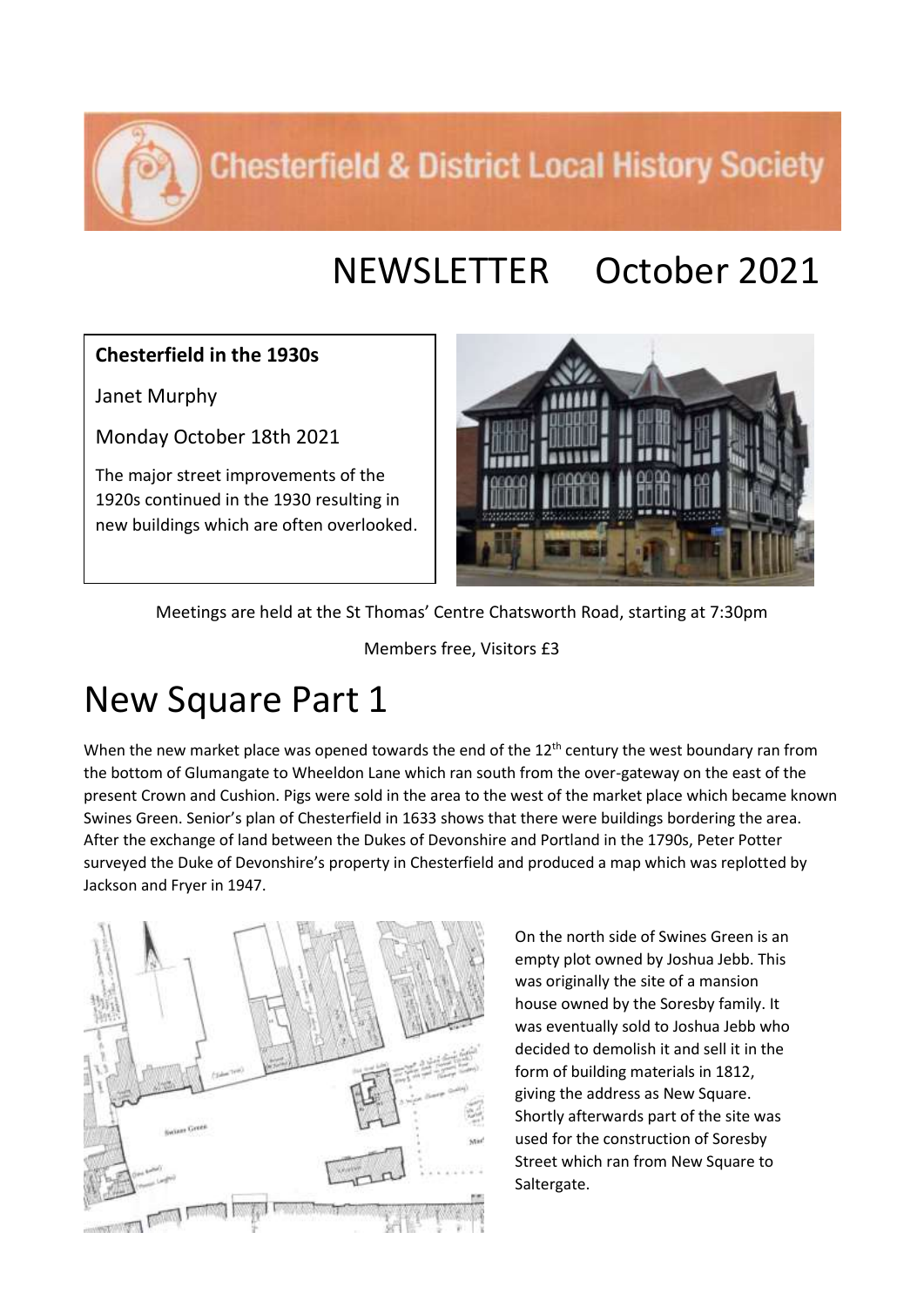The Moothall was included in Senior's survey so it dates back to at least 1633. It was used for the court of the Manor of Chesterfield and the Hundred of Scarsdale. It was demolished in 1828 by which time it was dilapidated.

Glossop's map of 1827 clearly shows the long, narrow burgage plots (land owned by the burgesses of the town) to the north and south of the square. Some of the plots on the north stretched as far as Saltergate. In the south they stretched as far as the River Hipper, which lay further north until the construction of the Lancashire Derbyshire and East Coast Railway meant that it had to be diverted further south.

Little is known about Wilcockson's, the other building in the square. In 1849 it contained Thomas Wilcockson's shop, a cheese warehouse, the Cross Daggers and a bakehouse. It was demolished soon afterwards to make way for the Market Hall which was erected in 1857. In 1882 a horse drawn tram service began from Brampton to a terminus below the Market Hall.





Later the service was electrified and extended to Whittington Moor; however at weekends it was unable to pass through the town centre and the Brampton section still terminated at the Market Hall. Proctor & Sons seed merchants moved to New Square in 1897 so this image must be later than that. In 1927 the trams were replaced by trolley buses but they didn't last long as they were replaced by motor buses in 1938.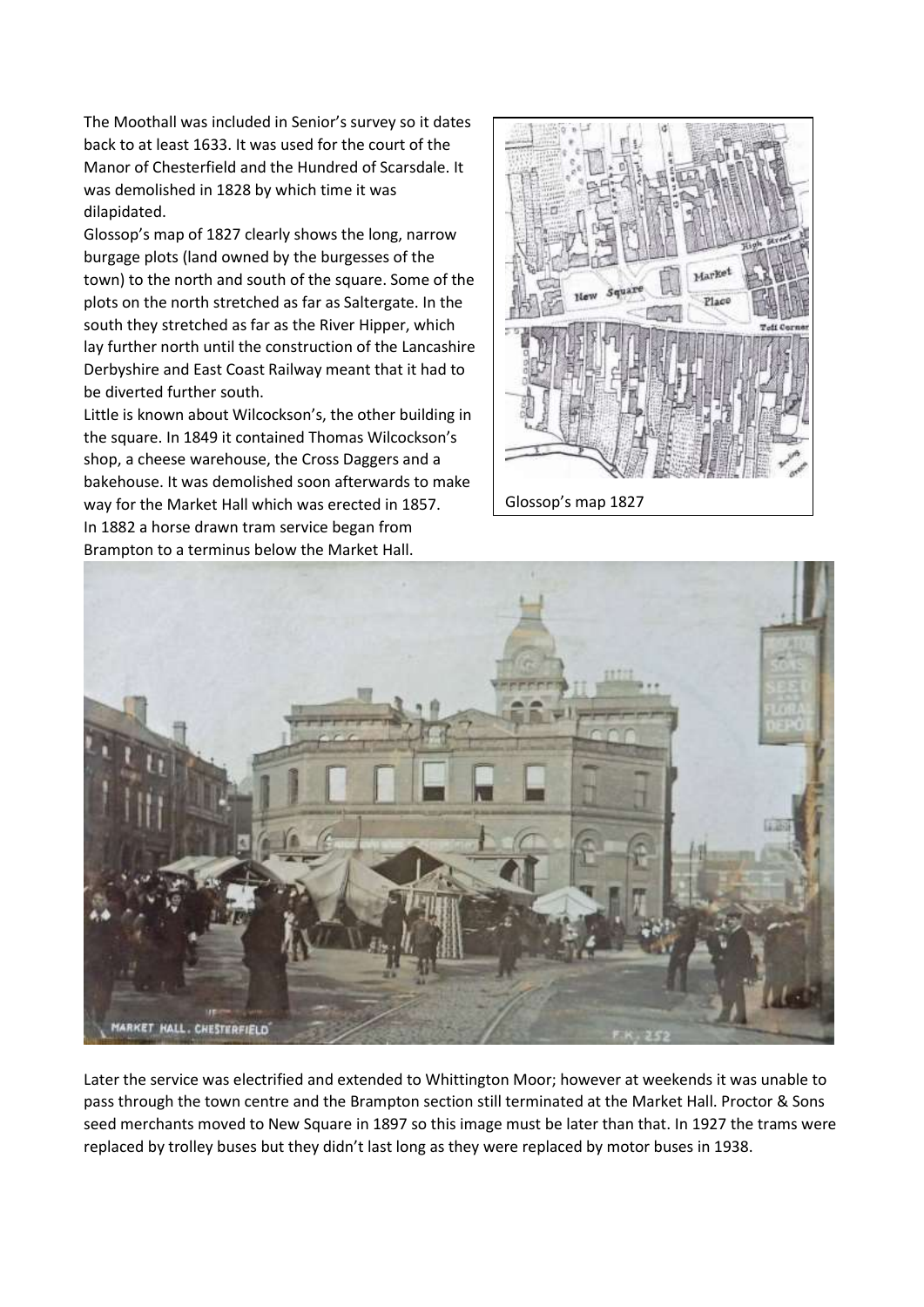Just outside the square the Lancashire, Derbyshire and East Coast Railway was opened in 1897. Its construction resulted in the closure of the access to Queen's Park from West Bars. To compensate the railway company had to construct a new road from New Square to the gates of the park.



Today it is difficult to believe that this was once a very busy road with traffic lights at the junction with New Square. In 1963, following the closure of the LDECR, Markham Road was extended to West Bars, reducing the traffic on the top part. About this time the Council was considering a major shopping development stretching from the Shambles to New Square. The first scheme was abandoned because of the cost.

The next scheme, drawn up by Hammersons in 1972, was for a single storey structure housing 51 shops, an assembly hall, two public houses and some of the market stalls, the rest being housed in New Square. There was also to be parking space for 660 cars. It would have resulted in building over the market square, the destruction of the Market Hall and three listed buildings on Low Pavement. In January 1973, a letter from a schoolboy, David Ellis, to the *Derbyshire Times* said that 'Chesterfield is a nice town – the development will spoil it.' Spearheaded by local engineer, Graham Robinson, a campaign began to oppose the plan despite the council insisting that it would go ahead. A petition was launched which collected 32,000 signatures. The petition was delivered to the council in July 1974. Only when the march reached the Town Hall was the size of the protest apparent.



Where were you?